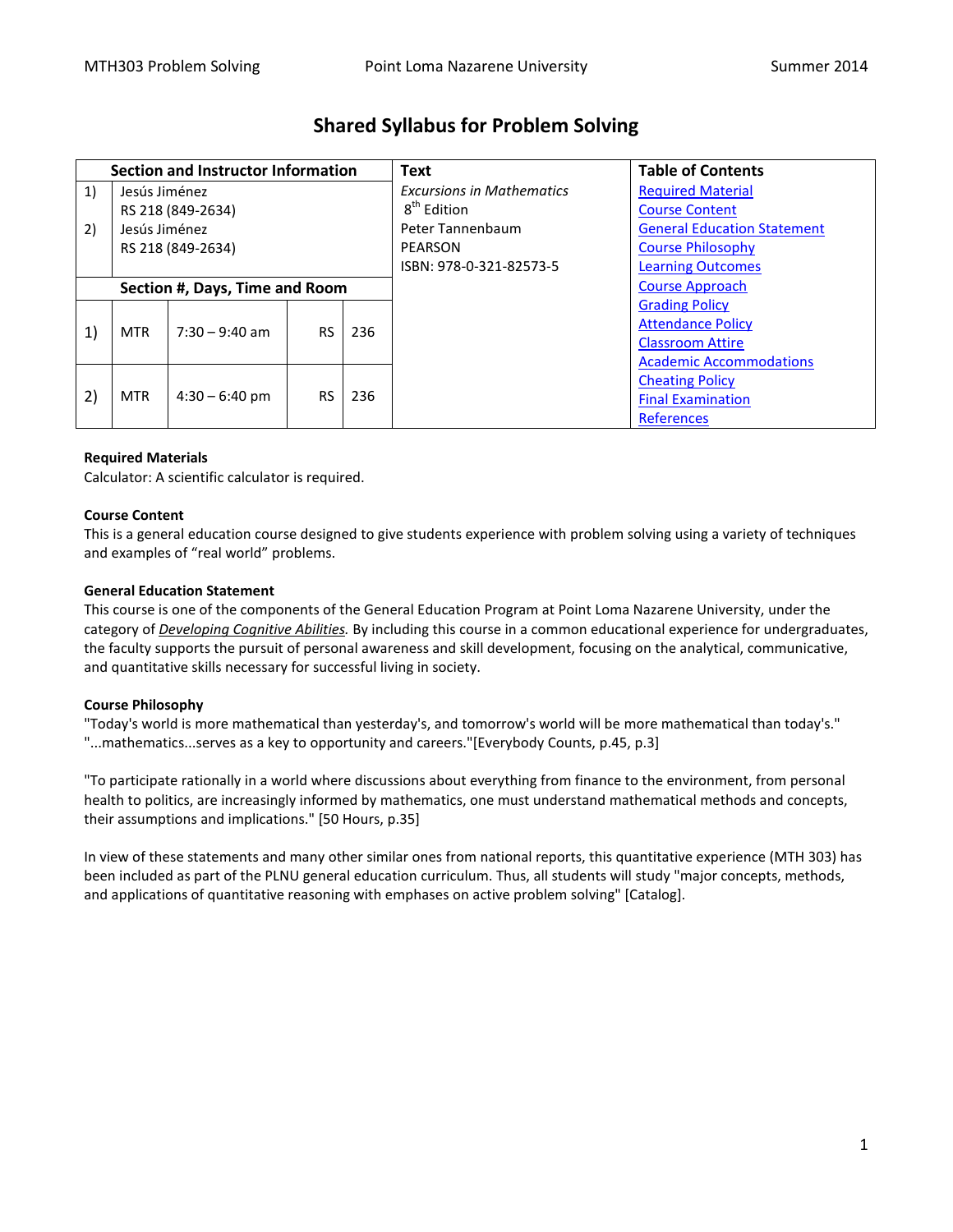# <span id="page-1-0"></span>**Learning Outcomes**

The overall goal of this course is "to develop the ability to solve nonroutine problems through dynamic processes" [Catalog].

More specific goals are:

- To involve the student directly in various problem solving activities.
- To contribute to the student's ability to solve nonroutine problems.
- To expand the student's methods of inquiry and exploration.
- To contribute to the student's ability to form conjectures and check implications.
- To expand the student's understanding of major concepts, methods and applications of quantitative reasoning.
- To help the student to see the importance of problem solving in modern society.

The general method of the course is to involve students in "dynamic processes of inquiry and exploration, logical reasoning, making and testing conjectures, and investigating implications of conclusions" [Catalog]. Specifically, the focus is on the processes and tools of quantitative problem solving - learning what they are and developing ability to use them.

# <span id="page-1-1"></span>**Course Approach**

The ability to solve problems requires resourcefulness, flexibility, and efficiency in dealing with new obstacles. Research on teaching and learning problem solving suggests that certain factors are critical to successful problem solving, including resources, heuristics, control, and belief systems [Schoenfeld, 1985].

- **Resources** refer to whatever information problem solvers understand (or misunderstand) that might be brought to bear on a problem.
- **Heuristic** refers to strategies and techniques problem solvers have (or lack) for making progress when working on nonroutine problems.
- **Control** refers to the way problem solvers use (or fail to use) the information at their disposal.
- **Belief systems** refer to the problem solver's "world view" of the problem domain, which determines the ways they use the knowledge in the first three categories.

The approach in MTH 303 develops and uses these factors to increase your problem solving ability. Classroom techniques used include:

- the teacher as role model
- whole-class problem solving with teacher as control
- small-group problem solving with teacher as coach

In addition, you are assigned readings and problems that will help you identify and make progress in the four areas discussed above.

# **Course Methods**

*Use of groups:* There is almost a century of research showing that academic achievement, productivity, and self-esteem improve dramatically when students work together in groups. This method emphasizes teamwork, cooperation and support by others, rather than isolation and competition in learning.

*Role of the classroom instructor:* There will be less direct "lecturing" in class than usual, with many questions "answered" by another question to help you work through your own questions and difficulties. You are expected to learn problem solving through active involvement - reading, writing, and explaining to others what you are thinking and doing.

This may require some adjustment in the way you think about teaching and learning. Initially, you may wish for more direct information and answers, but your patience and effort will be rewarded with a deeper understanding and increasing independence in problem solving, as well as confidence in your ability to tackle new problems.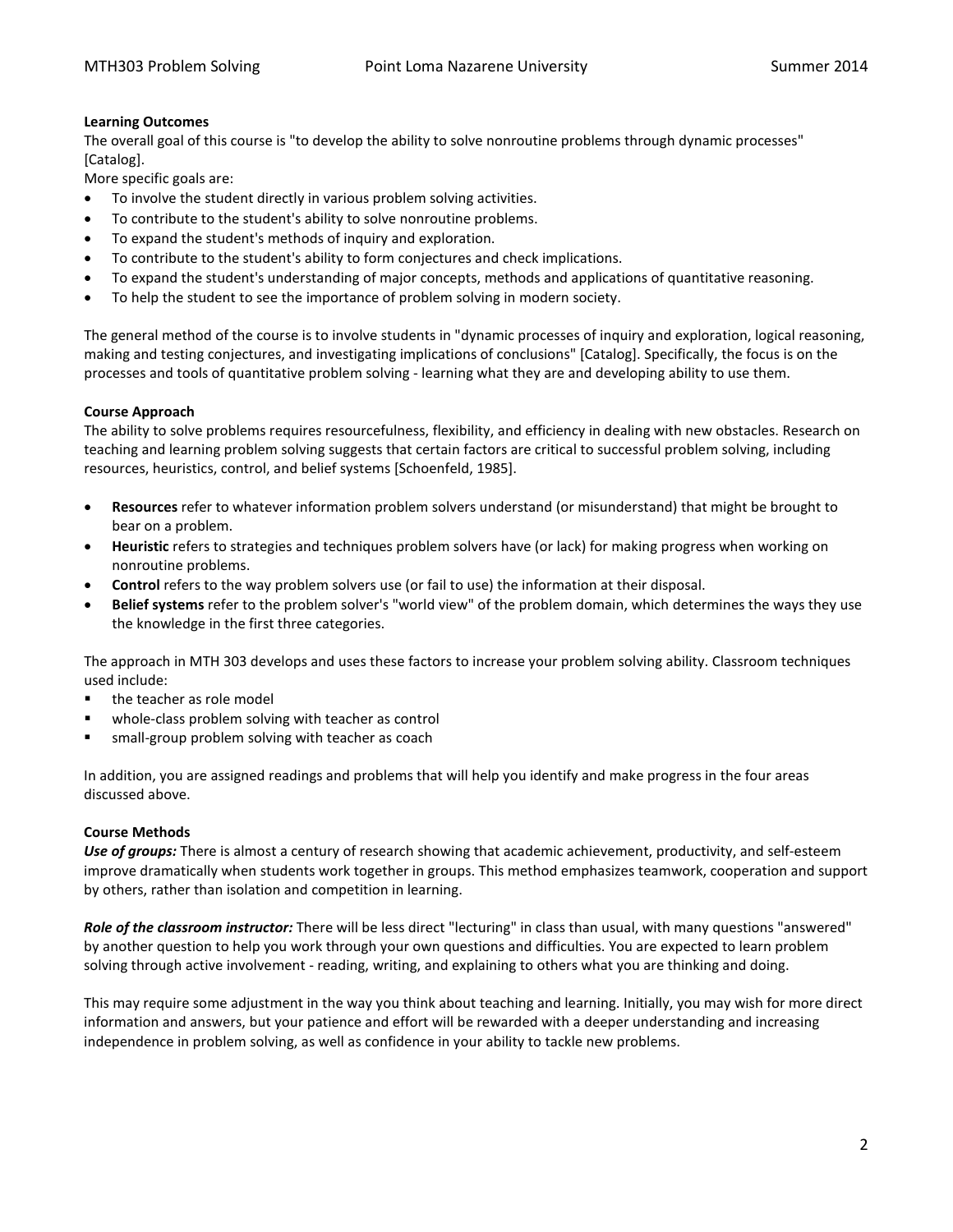## <span id="page-2-0"></span>**Grading Policy**

| <b>Grade Distribution</b>    |      |  |  |
|------------------------------|------|--|--|
| Two Tests at 20% each        | 40%  |  |  |
| <b>Final Exam</b>            | 30%  |  |  |
| Written Homework             | 6%   |  |  |
| <b>Online Activities</b>     | 5%   |  |  |
| <b>Online Quizzes</b>        | 6%   |  |  |
| Group Project                | 5%   |  |  |
| Individual Budget Assignment | 5%   |  |  |
| <b>Class Participation</b>   | 3%   |  |  |
| Total                        | 100% |  |  |

#### **Grading Scale**

Grades are based on the number of points accumulated throughout the course. Approximate minimal percentages required to obtain a given grade are:

| <b>Grading Scale in Percentages</b> |             |              |              |              |  |  |  |  |
|-------------------------------------|-------------|--------------|--------------|--------------|--|--|--|--|
|                                     |             |              |              |              |  |  |  |  |
|                                     |             | (87.5, 90]   | (77.5, 80)   | (67.5, 70)   |  |  |  |  |
|                                     | (92.5, 100] | (82.5, 87.5) | (72.5, 77.5) | (62.5, 67.5) |  |  |  |  |
|                                     | (90, 92.5)  | (80, 82.5)   | (70, 72.5)   | [60, 62.5]   |  |  |  |  |

**Grade components:** The grade components are tests, homework, projects, class participation, and the final examination. Other factors that affect grades are:

- **Late work:** A written assignment or computer assignment is late if it is not received at the beginning of class on the due date. Late work need not be accepted. Work accepted late may be assessed a penalty. Make-up tests (or the exam) will be given only by arrangement with the instructor for reasons of documented emergency.
- **Questions on written assignments, tests, and exams:** Written assignments and test/exam questions and problems must be formulated carefully in terms of words and symbols used in the course. Credit is determined by the degree to which answers and solutions respond to the specific question or problem stated. Maximize your credit by learning the language and symbols of the course.
- **Written Assignments:** Assignments collected must be prepared in a style suitable for grading. The following guidelines are used to determine credit:
	- o the organization must be easy to follow
	- o the work must be legible
	- o complete solutions must be written for problems (not just answers); answers must be clearly marked
	- o use complete sentences to answer questions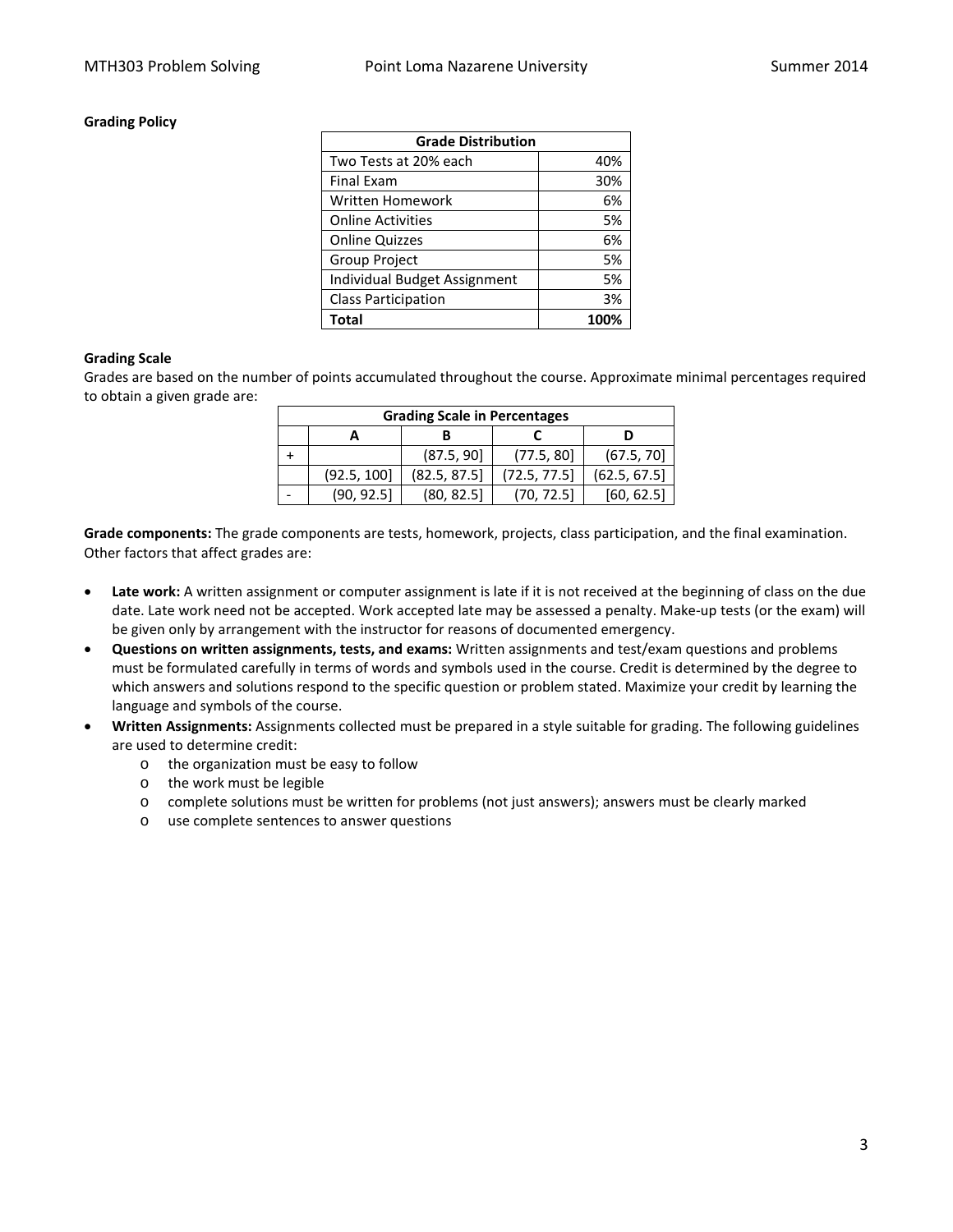• **Tests and Final Examination:** Tests and the final exam will include problems and questions over material assigned in the text, readings and handouts, as well as material presented in class. No examination shall be missed without prior consent or a well documented emergency beyond your control. A score of zero will be assigned for an examination that is missed without prior consent or a well documented emergency beyond your control.

The examination schedule is included in the daily schedule. This instructor does not intend to accept excuses such as poor communication with parents, benefactors, surf team sponsors and/or travel agents. The final exam date and time is set by the university at the beginning of the semester and may not be changed by the instructor.

Only in the case that a student is required to take three exams during the same day of finals week is an instructor authorized to change the exam date and time for that particular student. The student must contact each professor in order to work out an alternate time for one of those examinations. Department chairs/school deans and college deans need not be involved in the process of making this accommodation. Such accommodations and the negotiations necessary to arrange them must be completed at least four weeks prior to the official time of the final examination.

#### <span id="page-3-0"></span>**Attendance**

Attendance is expected at each class session. In the event of an absence you are responsible for the material covered in class and the assignments given that day.

Regular and punctual attendance at all classes in which a student is registered is considered essential to optimum academic achievement. Therefore, regular attendance and participation in each course are minimal requirements to be met. There are no allowed or excused absences except when absences are necessitated by certain university-sponsored activities and are approved in writing by the Provost. Whenever the number of accumulated absences in a class, for any cause, exceeds ten percent of the total number of class meetings, the faculty member has the option of filing a written report to the Vice Provost for Academic Administration which may result in de-enrollment, pending any resolution of the excessive absences between the faculty member and the student…If the date of de-enrollment is past the last date to withdraw from a class, the student will be assigned a grade of W or WF (no grade). There are no refunds for courses where a de-enrollment was processed." (see catalog for full text)

# **Class Enrollment**

It is the student's responsibility to maintain his/her class schedule. Should the need arise to drop this course (personal emergencies, poor performance, etc.), the student has the responsibility to follow through (provided the drop date meets the stated calendar deadline established by the university), not the instructor. Simply ceasing to attend this course or failing to follow through to arrange for a change of registration (drop/add) may easily result in a grade of F on the official transcript.

# **Academic Accommodations**

While all students are expected to meet the minimum academic standards for completion of this course as established by the instructor, students with disabilities may require academic accommodations. At Point Loma Nazarene University, students requesting academic accommodations must file documentation with the Disability Resource Center (DRC), located in the Bond Academic Center. Once the student files documentation, the Disability Resource Center will contact the student's instructors and provide written recommendations for reasonable and appropriate accommodations to meet the individual needs of the student. This policy assists the university in its commitment to full compliance with Section 504 of the Rehabilitation Act of 1973, the Americans with Disabilities (ADA) Act of 1990, and ADA Amendments Act of 2008, all of which prohibit discrimination against students with disabilities and guarantees all qualified students equal access to and benefits of PLNU programs and activities.

<span id="page-3-1"></span>Students with learning disabilities who may need accommodations should discuss options with the instructor during the first two weeks of class.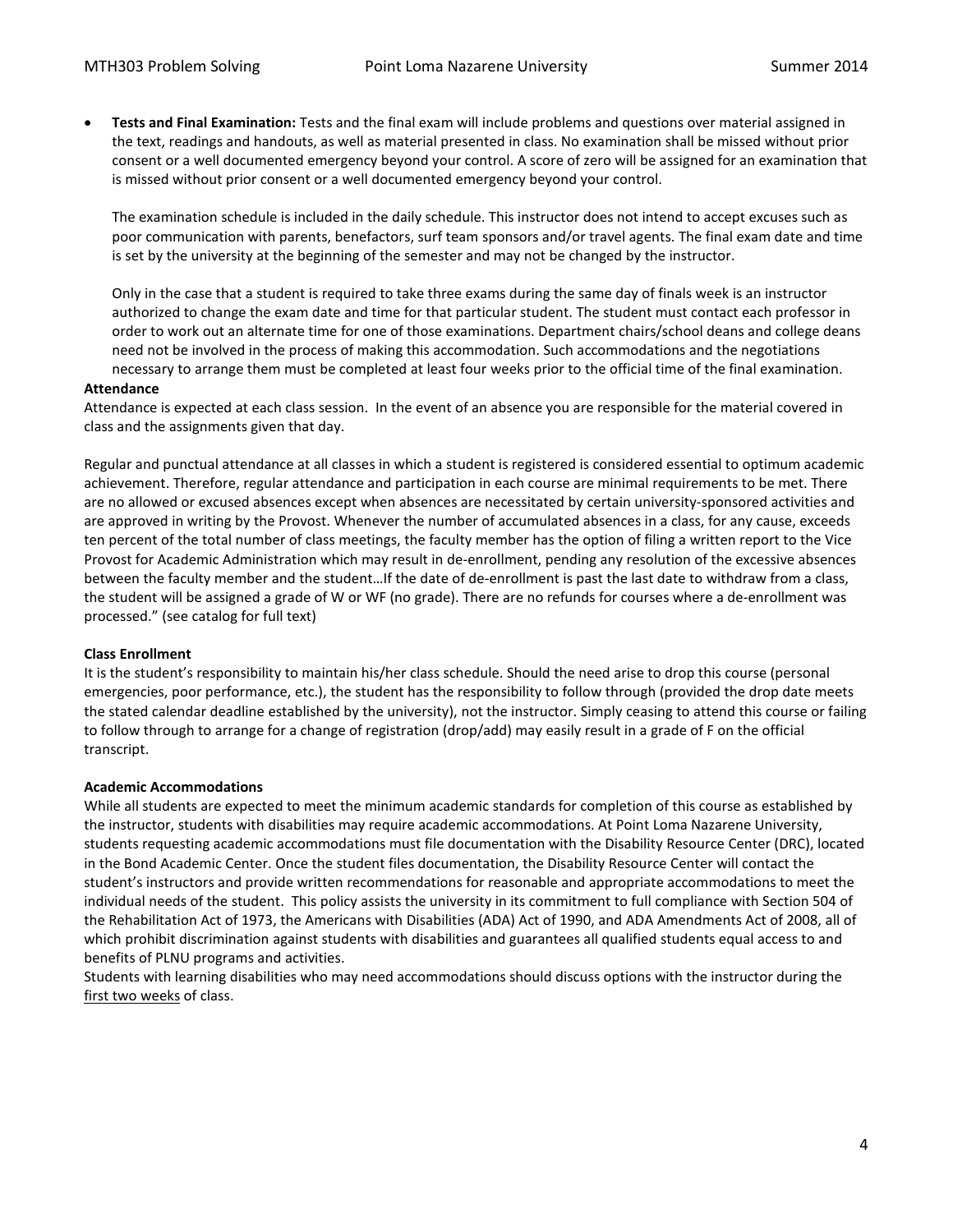# **Academic Honesty**

The Point Loma Nazarene University community holds the highest standards of honesty and integrity in all aspects of university life. Academic honesty and integrity are strong values among faculty and students alike. Any violation of the university's commitment is a serious affront to the very nature of Point Loma's mission and purpose.

Academic dishonesty is the act of presenting information, ideas, and/or concepts as one's own when in reality they are the results of another person's creativity and effort. Such acts include plagiarism, copying of class assignments, and copying or other fraudulent behavior on examinations. For more details on PLNU's policy go to: [http://www.pointloma.edu/experience/academics/catalogs/undergraduate-catalog/point-loma-education/academic](http://www.pointloma.edu/experience/academics/catalogs/undergraduate-catalog/point-loma-education/academic-policies)[policies](http://www.pointloma.edu/experience/academics/catalogs/undergraduate-catalog/point-loma-education/academic-policies)

A student who is caught cheating on any item of work will receive a zero on that item and may receive an "F" for the semester. See the PLNU Catalog for a further explanation of the PLNU procedures for academic dishonesty.

# **Classroom Attire**

All students are expected to dress in ways that allow the classroom to be a place where all students are comfortable and can work efficiently. Certain distracting attire is not permitted in the classroom. For example, attire associated with the "rush" activities of fraternities and sororities simply causes too many distractions in the classroom. If you choose to "rush" one of the fraternities or sororities, please make sure the "rush" officials know that "rush" attire will not be allowed in this classroom.

# <span id="page-4-0"></span>**THE FINAL EXAM IS A COMPREHENSIVE EXAMINATION.**

The final exam date and time is set by the university at the beginning of the semester and may not be changed by the instructor. Only in the case that a student is required to take three exams during the same day of finals week is an instructor authorized to change the exam date and time for that particular student.

|  | Section 1 Final   Thursday, June 12   07:30 am $-$ 10:00 am           |
|--|-----------------------------------------------------------------------|
|  | Section 2 Final $\vert$ Thursday, June 12 $\vert$ 04:30 pm – 07:00 pm |

# <span id="page-4-1"></span>**References**

- Baron, J. B. and Sternberg, R. J. Teaching Thinking Skills: Theory and practice. (1987). New York: W. H. Freeman.
- Bransford, J. and Stein, B. (1984). The Ideal Problem Solver. New York: W. H. Freeman.
- Brown, Stephen I., and Marion I. Walter. (1983). The Art of Problem Posing. Hillsdale, NJ: Lawrence Erlbaum Associates.
- Cheney, L. (Ed.) (19 ) 50 Hours (Cheney Report). HEW
- Curcio, F.R. (Ed.). (1987). Teaching and Learning: A problem solving focus. Reston, VA: NCTM.
- Duncker, K. (1945). On problem solving. Psychological Monographs 58, No. 5 Whole # 270.) Washington, DC: American Psychological Association.
- Dunham, William. (1990). Journey Through Genius: The great theorems of mathematics. New York: John Wiley & Sons.
- Eves, Howard. (1990). Foundations and Fundamental Concepts of Mathematics. 3rd ed. Boston: PWS-KENT.
- Eves, Howard. (1983). Great Moments in Mathematics. (2 vols.). The Mathematical Association of America.
- Gardner, Howard. (1985). The Mind's New Science. New York: Basic Books.
- Hofmann, J. E. (1957). The History of Mathematics. New York: Philosophical Library.
- Kilpatrick, Jeremy. (1987). "Problem Formulating: Where Do Good Problems Come From?" Cognitive Science and Mathematics Education, edited by Alan H. Schoenfeld, pp. 123-48. Hillsdale, NJ: Lawrence Erlbaum Associates.
- Kline, M. (1962). Mathematics: A Cultural Approach. Reading, MA: Addison-Wesley.
- Kline, M. (1953). Mathematics in Western Culture. New York: Oxford University Press.
- Krulik, S. (Ed.). (1980). Problem Solving in School Mathematics. 1980 Yearbook of the National Council of Teachers of Mathematics. Reston, VA: NCTM.
- National Research Council. (1989).Everybody Counts: A Report to the Nation on the Future of Mathematics Education. Washington, DC: National Academy Press.
- Newell, A., and Simon, H. (1972). Human Problem Solving. Englewood Cliffs, J: Prentice-Hall.